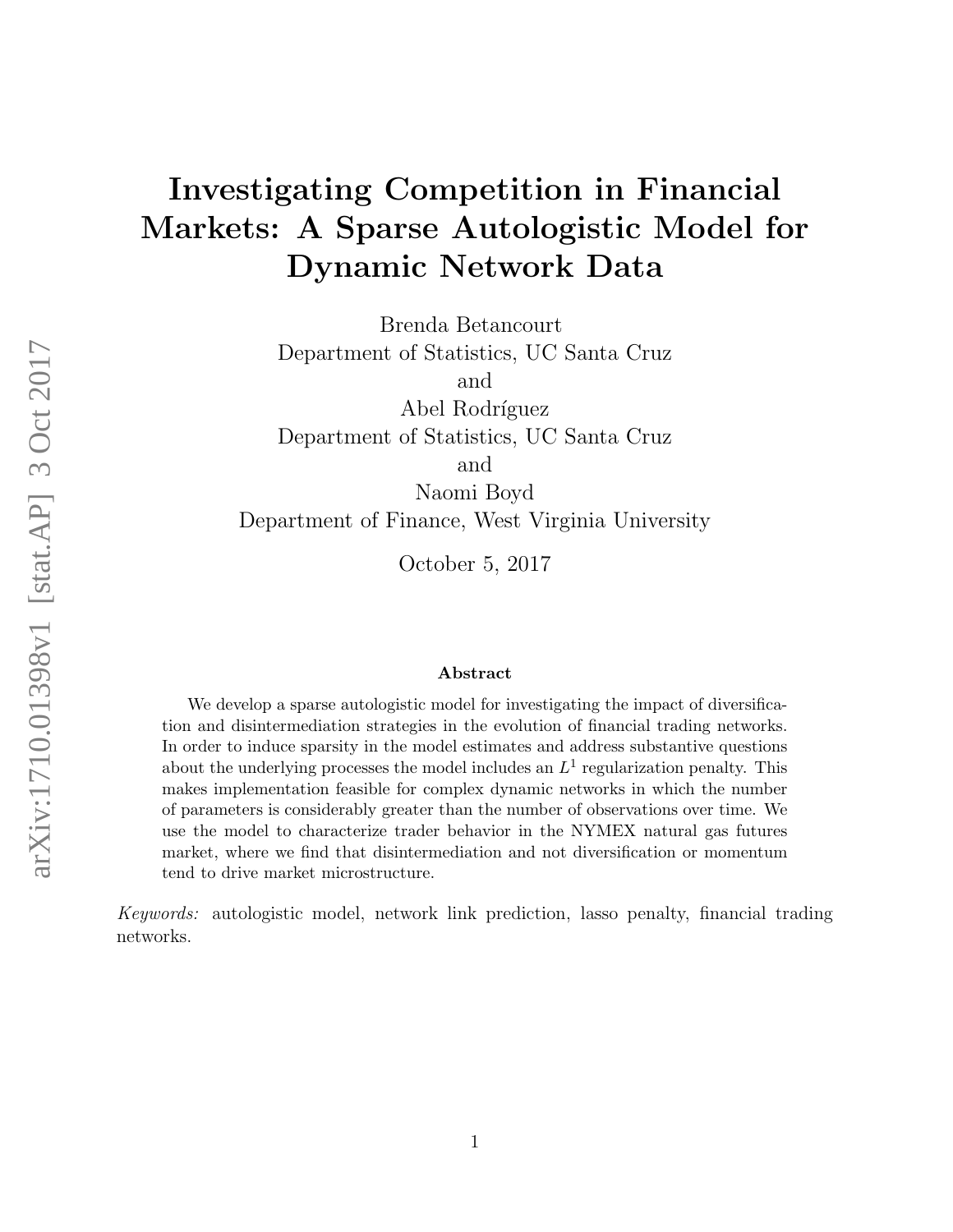### 1 Introduction

Historically, the empirical study of financial markets has emphasized the behavior of aggregate measures such as price discovery or transaction volumes. However, the challenges that come from the rise of electronic and automated trading have highlighted the need to study patterns of individual market transactions (the so-called market microstructure) in order to understand the mechanisms that underpin price formation.

Financial Trading Networks (FTNs), which are directed graphs in which nodes correspond to traders operating in a financial market and edges/weights represent pairwise buy-sell transactions among them that occur within a period of time, are becoming a popular tool for studying the complexity associated with modern financial markets. Indeed, FTNs contain key information about patterns of order execution in order-driven markets, which can in turn provide important insights into the functioning of the market. Empirical work on trading networks so far has focused on studying the evolution of summary statistics such as degree distributions, average betweenness and clustering coefficients and their relationship with market variables such as the volatility of returns (e.g., see [Adamic et al.,](#page-14-0) [2010\)](#page-14-0). Model-based approaches are quite rare, one exception is [Betancourt et al.](#page-14-1) [\[2015\]](#page-14-1), where a hidden Markov model for dynamic network data is introduced to identify change points in the underlying market microstructure.

In this paper we are interested in using FTNs to investigate whether traders in financial markets engage in strategic behaviors such as diversification and disintermediation as part of their long term trading strategies. To accomplish this goal we extend the notion of an autologistic model to directed binary network data. In the much simpler case of a binary time series  $y_1, y_2, \ldots, y_T$  with  $y_t \in \{0, 1\}$ , a first order autologistic model with parameters  $\alpha$  and  $\xi$  assumes that

<span id="page-1-0"></span>
$$
logit \Pr(y_t = 1 \mid y_{t-1}, \dots, y_1) = \eta_t = \alpha + \xi y_{t-1}
$$
\n(1)

where logit  $x = \log\{x/(1-x)\}\$  and the unknown parameters  $\alpha$  and  $\xi$  control the structure of the temporal dependence (in particular, note that  $\xi = 0$  implies that the observations are independent and identically distributed). This implies that

$$
p(y_2,\ldots,y_T \mid y_1,\alpha,\xi) = \prod_{t=2}^T \frac{\exp\{y_t(\alpha + \xi y_{t-1})\}}{1 + \exp\{\alpha + \xi y_{t-1}\}}.
$$

Autologistic models for spatio-temporal binary data have been discussed in [Zhu et al.](#page-16-0) [\[2008\]](#page-16-0) and [Zheng and Zhu](#page-16-1) [\[2008\]](#page-16-1). However, these models for spatio-temporal data cannot be directly applied to the network time series data discussed in this paper because they are not designed to account for common features of directed network data such as reciprocity (e.g., the tendency of nodes in the network to consistently respond to a positive action with another positive action) and transitivity (e.g., the tendency of nodes to interact if they share links with a common third party). In contrast, the class of models we introduce in this paper are specifically designed to account for these features, and its parameters have a direct interpretation in terms of network properties.

The autologistic models developed in this paper are special cases of the so-called  $p_1$ models of [Holland and Leinhardt](#page-15-0) [\[1981\]](#page-15-0), which have been extended to dynamic settings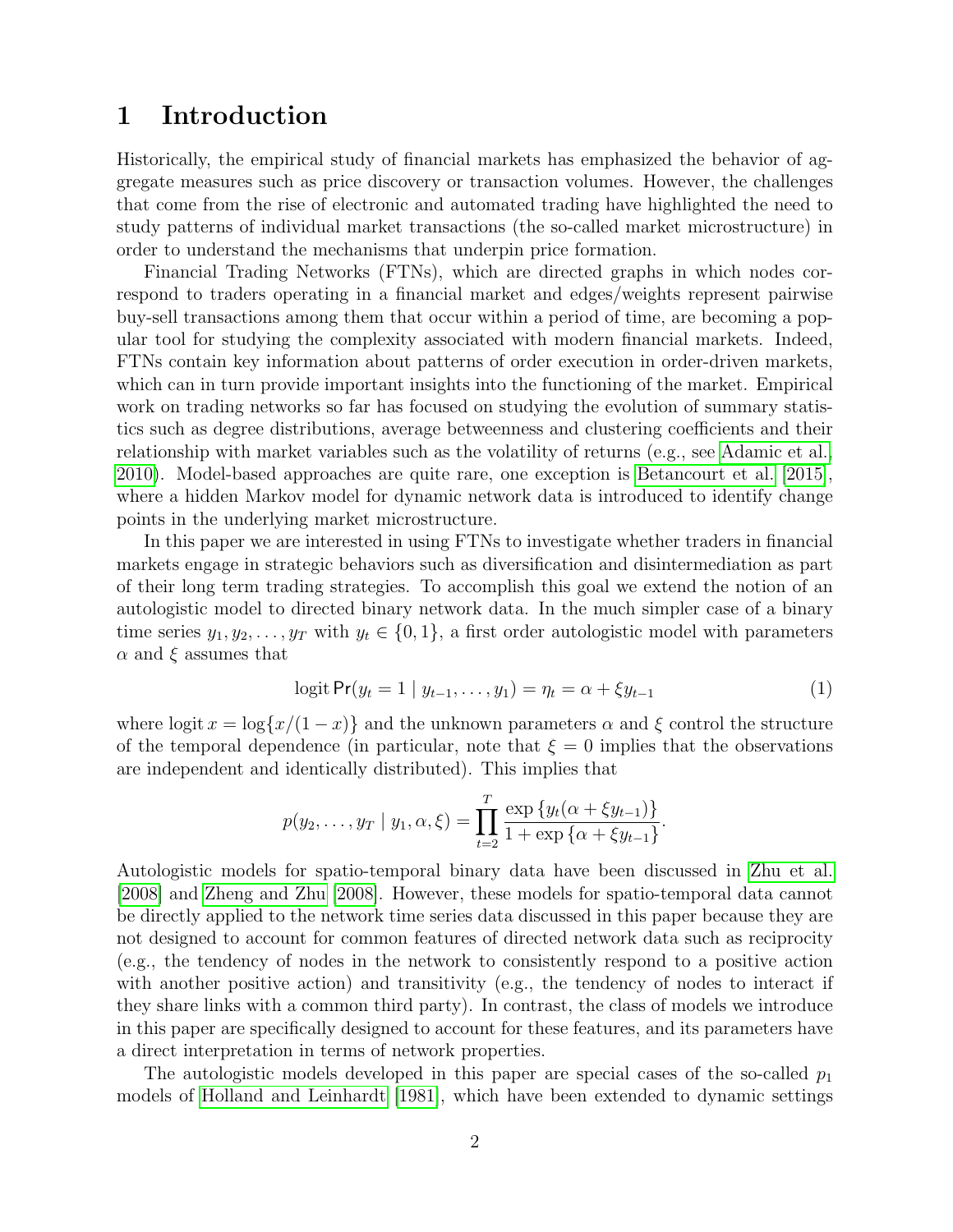in [Banks and Carley](#page-14-2) [\[1996\]](#page-14-2), [Goldenberg et al.](#page-15-1) [\[2009\]](#page-15-1), and [Kolacyzk](#page-15-2) [\[2009\]](#page-15-2), among others. However, our approach differs from these by directly incorporating the observed network links at previous time points rather than relying on summary network statistics. Our approach is also loosely related to the temporal version of the Exponential Random Graph model (ERGM) introduced in [Hanneke et al.](#page-15-3) [\[2010\]](#page-15-3) and further developed in [Cranmer and](#page-15-4) [Desmarais](#page-15-4) [\[2011\]](#page-15-4) and [Snijders et al.](#page-16-2) [\[2010\]](#page-16-2). However, our approach allows for networks effects to be different for each pair of nodes, leading to additional expressive power and richer interpretation. Other relevant approaches for modeling network data include the dynamic version of the latent space model of [Hoff et al.](#page-15-5) [\[2002\]](#page-15-5) developed by [Sarkar and Moore](#page-16-3) [\[2005\]](#page-16-3) and [Sewell and Chen](#page-16-4) [\[2015\]](#page-16-4), the work of [Xing et al.](#page-16-5) [\[2010\]](#page-16-5) presenting the temporal extension of the stochastic blockmodel first introduced in [Airoldi et al.](#page-14-3) [\[2008\]](#page-14-3), the work of [Huang and Lin](#page-15-6) [\[2009\]](#page-15-6), who present an autoregressive integrated moving average model and combine it with link occurrence scores based on similarity indices of network topology measures (e.g. Adamic-Adar coefficient, Katz index), and [Bliss et al.](#page-15-7) [\[2014\]](#page-15-7), who propose a method based on similarity indices and node attributes (e.g. common neighbors and preferential attachment) together with a covariance matrix adaptation evolution strategy for link prediction in networks with a large number of nodes.

One challenge for statistical inference for the class of models we discuss in this paper is that the number of parameters is large and grows linearly with the number of nodes in the network. Indeed, unless the system is observed for a very long time, the number of parameters in our autologistic model will typically be much larger than the number of available observations. To deal with this challenge we employ  $L<sup>1</sup>$  regularization which is particularly useful to reduce the number of parameters in the  $p > N$  case. The use of an  $L<sup>1</sup>$  penalty leads to sparse solutions in which a large number of model coefficients are set to zero, allowing us to address substantive questions about the type of processes driving the evolution of the network. In addition, while performing short-term predictions is a secondary goal for our model, prediction accuracy can sometimes be improved by shrinking the model coefficients [\[Tibshirani, 1996\]](#page-16-6). Computation of the procedure is carried out using a coordinate descent method on a surrogate quadratic approximation for an  $L^1$  regularized multinomial likelihood (e.g., see [Friedman et al., 2010\)](#page-15-8).

The methodology described in this paper is illustrated using a dataset on transactions in the NYMEX natural gas futures market that took place between January 2005 and December 2008. This dataset was previously analyzed in [Betancourt et al.](#page-14-1) [\[2015\]](#page-14-1) using a hidden Markov model to identify points of structural change in the market. In contrast, the analysis in this paper suggests that disintermediation effects tend to be the most important drivers of network evolution, a pattern that was previously unknown and is consistent with competitive markets. The remainder of the paper is organized as follows: Section [3](#page-3-0) describes our model and discusses some of its properties. Section [4](#page-7-0) describes our computational algorithm and some of the properties of the estimators. Section [5](#page-9-0) discusses two illustrations, one based on simulated data and a second one that focuses on real trading networks from the natural gas futures market on the New York Mercantile Exchange (NYMEX). Finally, Section [6](#page-13-0) presents a short discussion.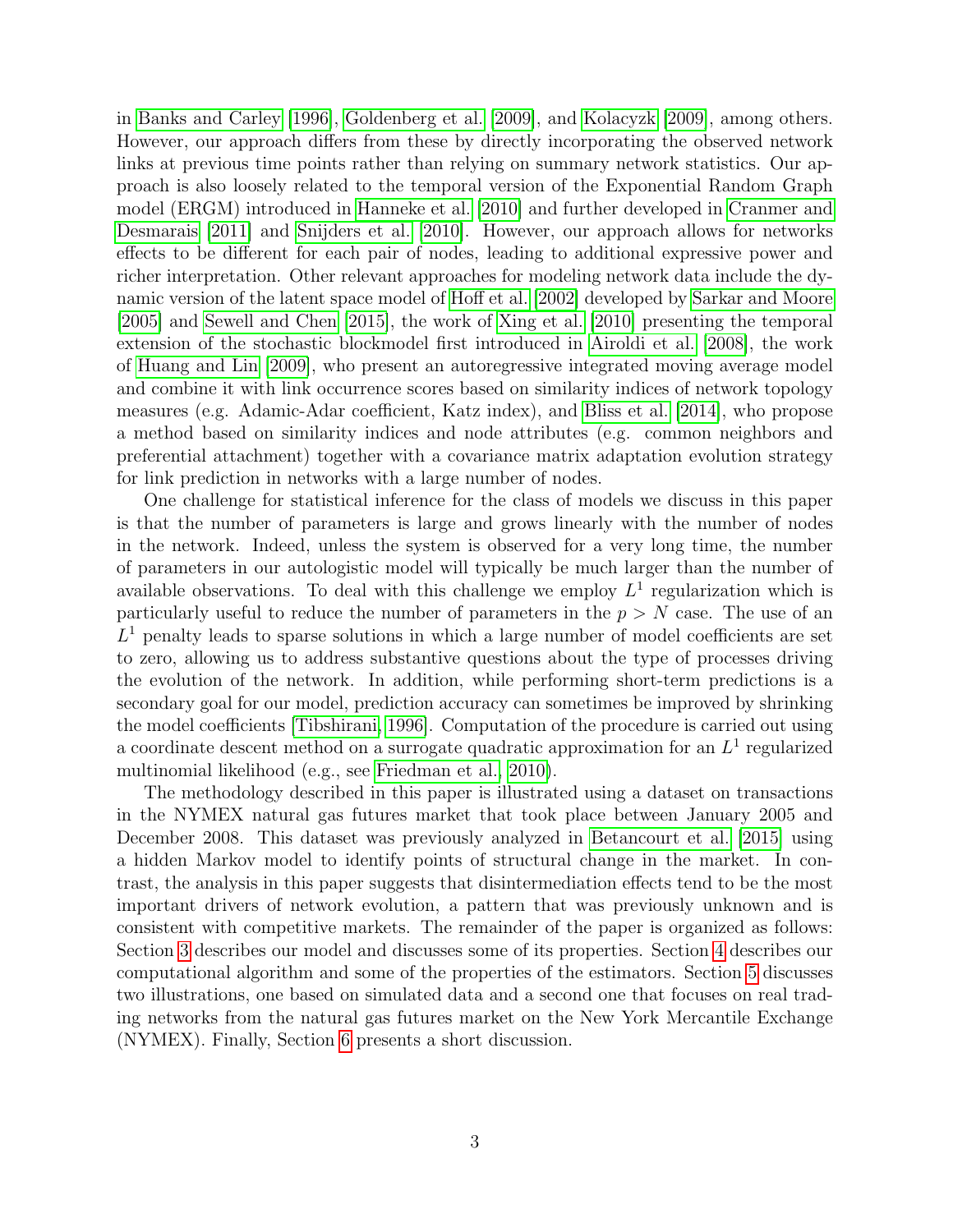### <span id="page-3-1"></span>2 Data

The dataset we analyze in this paper consists of individual transaction records from the New York Mercantile Exchange (NYMEX), a commodity futures exchange owned by the Chicago Mercantile Exchange. Commodities traded on NYMEX include coal, electricity, palladium uranium, and natural gas, among others. Our analysis focuses on proprietary trades (i.e., transactions carried out by traders for their own accounts rather than on their client's behalf) in the natural gas futures market covering the period from January 2005 to December 2008. During this period, the NYMEX natural gas market operated as an open outcry market until September 5, 2006, and as a hybrid market that included electronic trading (conducted via the CME Globex platform) after that date. Over 900 unique traders participated in the market during the period under study; however, the vast majority of the traders participated in the market only sporadically. Furthermore, we have no access to information about whether a specific trader entered or left the market at a given point in time. Hence, we focus our analysis on 71 large traders identified as being present in the market (although not necessarily active) during the whole period. From the original transaction data we construct a sequence of weekly binary FTNs by setting the entries of the adjacency matrices to  $y_{i,j,t} = 1$  if there was at least one transaction in which trader i sold a contract to trader j during week  $t$ .

### <span id="page-3-0"></span>3 Modeling approach

Consider a sequence of T binary directed networks, each one observed over a common set of n nodes. The adjacency matrix of the network at time t is therefore an  $n \times n$  binary matrix  $Y_t = [y_{i,j,t}]$ , where  $y_{i,j,t} = 1$  if there is a link directed from node i to node j at time t, and  $y_{i,j,t} = 0$  otherwise. We adopt the convention  $y_{i,i,t} \equiv 0$  so that there are no loops within the network. In the illustration we discuss in Section [5,](#page-9-0) the nodes in the network correspond to traders in NYMEX natural gas futures market, so that  $y_{i,j,t} = 1$  if trader i sold a contract to trader  $j$  at least once during week  $t$ .

We consider an extension of [\(1\)](#page-1-0) in which the pairs  $\{(y_{i,j,t}, y_{j,i,t}) : i < j\}$  are assumed conditionally independent given the history of the network, and each pair  $(y_{i,j,t}, y_{j,i,t})$  is modeled using a logistic model of the form

$$
p(y_{i,j,t}, y_{j,i,t} | \mathbf{Y}_{t-1}) = \exp \left\{ \eta_{i,j,t,1} y_{i,j,t} + \eta_{i,j,t,2} y_{j,i,t} + \eta_{i,j,t,3} y_{i,j,t} y_{j,i,t} - C \left( \eta_{i,j,t,1}, \eta_{i,j,t,2}, \eta_{i,j,t,3} \right) \right\}, (2)
$$

where the normalizing factor is given by

$$
C(\eta_{i,j,t,1}, \eta_{i,j,t,2}, \eta_{i,j,t,3}) = \log \left[1 + \exp \{ \eta_{i,j,t,1} \} + \exp \{ \eta_{i,j,t,2} \} + \exp \{ \eta_{i,j,t,1} + \eta_{i,j,t,2} + \eta_{i,j,t,3} \} \right],
$$

and the parameters  $\eta_{i,j,t,1} = f_{i,j,1}(\mathbf{Y}_{t-1}), \eta_{i,j,t,2} = f_{i,j,2}(\mathbf{Y}_{t-1})$  and  $\eta_{i,j,t,3} = f_{i,j,3}(\mathbf{Y}_{t-1})$ depend on time only through  $Y_{t-1}$ . Note that  $\eta_{i,j,t,3}$  controls the level of dependence between  $y_{i,j,t}$  and  $y_{j,i,t}$ . For example,  $\eta_{i,j,t,3} = 0$  implies that  $y_{i,j,t}$  and  $y_{j,i,t}$  are conditionally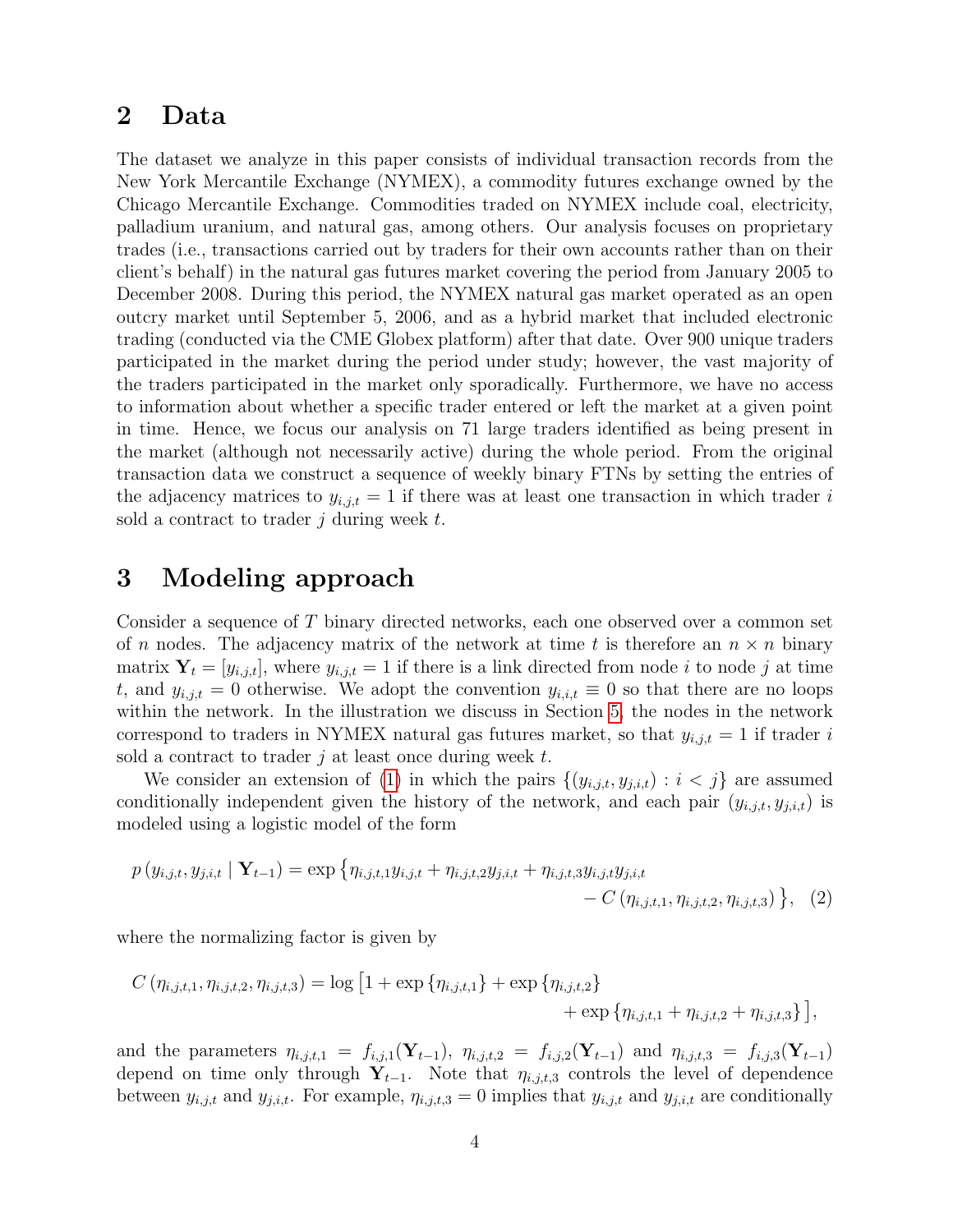independent with  $Pr(y_{i,j,t} = 1 | Y_{t-1}) = \exp{\{\eta_{i,j,t,1}\}} / (1 + \exp{\{\eta_{i,j,t,1}\}})$  and  $Pr(y_{j,i,t} = 1 | Y_{t-1})$  $\mathbf{Y}_{t-1}$ ) = exp { $\eta_{i,j,t,2}$ } / (1 + exp { $\eta_{i,j,t,2}$ }). On the other hand,  $\eta_{i,j,t,3} > 0$  favors outcomes in which  $y_{i,j,t} = y_{j,i,t}$  (a phenomenon often called positive reciprocity), while  $\eta_{i,j,t,3} < 0$  favors situations in which  $y_{i,j,t} \neq y_{j,i,t}$  (often called negative reciprocity). Hence, by allowing the values of  $y_{i,j,t}$  and  $y_{j,i,t}$  to be potentially correlated the model can accommodate (intratemporal) reciprocity in the network.

A full specification of the model requires that we specify the form of the functions  $f_{i,j,1}$ ,  $f_{i,j,2}$  and  $f_{i,j,3}$ . A tempting option is to make these predictors dependent of all entries of  $Y_{t-1}$ , including all high order interactions. However, such an approach leads to models with an extremely high number of parameters that is computationally unmanageable even for networks with a relatively small number of nodes. On the other hand, while focusing only on first order effects associated with the entries of  $Y_{t-1}$  can substantially reduce the number of parameters, the resulting model ignores interactions that could be expected to be important. We take a middle ground approach and include in the specification of the functions  $f_{i,j,1}$ ,  $f_{i,j,2}$  and  $f_{i,j,3}$  a subset of the first and second order effects that are associated with the interactions of nodes  $i$  and  $j$  among themselves and with other nodes during the previous period. In particular, we set

$$
f_{i,j,l}(\mathbf{Y}_{t-1}) = \alpha_{i,j,l} + \beta_{i,j,l} y_{i,j,t-1} + \gamma_{i,j,l} y_{j,i,t-1} + \sum_{k \neq i,j} \delta_{i,j,k,l} y_{i,k,t-1} + \sum_{k \neq i,j} \phi_{i,j,k,l} y_{k,j,t-1} + \sum_{k \neq i,j} \psi_{i,j,k,l} y_{j,k,t-1} + \sum_{k \neq i,j} \omega_{i,j,k,l} y_{k,i,t-1} + \rho_{i,j,l} y_{i,j,t-1} y_{j,i,t-1} + \sum_{k \neq i,j} \xi_{i,j,k,l} y_{i,k,t-1} y_{k,j,t-1} + \sum_{k \neq i,j} \zeta_{i,j,k,l} y_{j,k,t-1} y_{k,i,t-1}
$$
(3)

<span id="page-4-0"></span>for  $l = 1, 2, 3$ . To better motivate this specification, consider for example the structure of  $f_{i,j,1}(\mathbf{Y}_{t-1})$  in [\(3\)](#page-4-0). As we showed before, we can roughly interpret  $f_{i,j,1}(\mathbf{Y}_{t-1})$  as controlling the probability of a directed link between i and j. Hence,  $\alpha_{i,j,1}$  can be interpreted as the baseline probability of a link between nodes i and j, the coefficients  $\beta_{i,j,1}$  and  $\gamma_{i,j1}$  can be interpreted as the persistence (momentum) in the relationship (e.g., if  $\beta_{i,j,1} > 0$  then once trader  $i$  starts selling to trader  $j$ , they tend to keep selling in future periods), the coefficients  $\{\delta_{i,j,k,1} : k \neq i,j\}, \{\phi_{i,j,k,1} : k \neq i,j\}, \{\psi_{i,j,k,1} : k \neq i,j\}$  and  $\{\omega_{i,j,k,1} : k \neq i,j\}$ capture diversification effects (e.g., if  $\delta_{i,j,k,1} > 0$  then it is more likely that i will sell to j if it sold to k in the previous term),  $\rho_{i,j,1}$  captures inter-temporal reciprocity (as opposed to the intra-temporal reciprocity captured by  $\eta_{i,j,t,3}$ , and  $\{\xi_{i,j,k,1}: k \neq i, j\}$  and  $\{\zeta_{i,j,k,1}: k \neq i, j\}$ capture disintermediation effects (e.g., if  $\xi_{i,j,k,1} > 0$  then so that i is more likely to sell to j if in the previous period i sold to k and k sold to j, so that i and j tend to cut k as middleman).

Although our model is not in the class of time-varying Exponential Random Graph models (tERGMs) [\[Hanneke et al., 2010,](#page-15-3) [Cranmer and Desmarais, 2011,](#page-15-4) [Snijders et al.,](#page-16-2) [2010\]](#page-16-2), some classes of tERGMs can be obtained as special cases of our model. Indeed,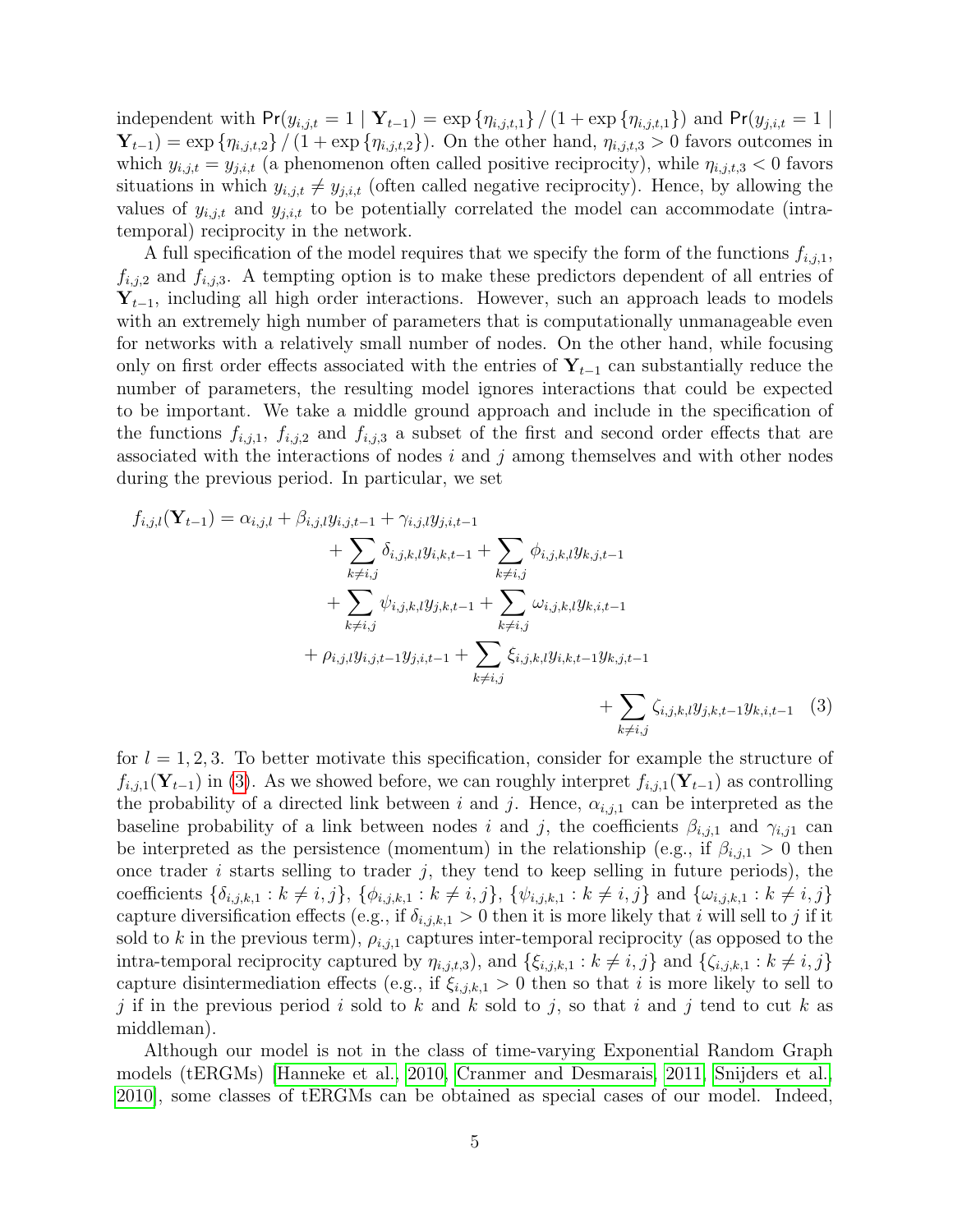consider making the model parameters independent of the traders' identities so that  $\alpha_{i,j,l} =$  $\alpha_l, \beta_{i,j,l} = \beta_l, \gamma_{i,j,l} = \gamma_l, \delta_{i,j,k,l} = \delta_l, \phi_{i,j,k,l} = \phi_l$ , etc. for all  $i, j, k$ . In that case, the joint distribution  $p(\mathbf{Y}_2, \ldots, \mathbf{Y}_T | \mathbf{Y}_1)$  is proportional to

$$
\exp\left\{\sum_{t=2}^{T}\sum_{l=1}^{3}\left[\alpha_{l}S_{\alpha,l}(\mathbf{Y}_{t})+\beta_{l}S_{\beta,l}(\mathbf{Y}_{t},\mathbf{Y}_{t-1})\n+ \gamma_{l}S_{\gamma,l}(\mathbf{Y}_{t},\mathbf{Y}_{t-1})+\delta_{l}S_{\delta,l}(\mathbf{Y}_{t},\mathbf{Y}_{t-1})\n+ \phi_{l}S_{\phi,l}(\mathbf{Y}_{t},\mathbf{Y}_{t-1})+\psi_{l}S_{\beta,l}(\mathbf{Y}_{t},\mathbf{Y}_{t-1})\n+ \omega_{l}S_{\omega,l}(\mathbf{Y}_{t},\mathbf{Y}_{t-1})+\rho_{l}S_{\rho,l}(\mathbf{Y}_{t},\mathbf{Y}_{t-1})\n+ \xi_{l}S_{\xi,l}(\mathbf{Y}_{t},\mathbf{Y}_{t-1})+\zeta_{l}S_{\zeta,l}(\mathbf{Y}_{t},\mathbf{Y}_{t-1})\right\}
$$
\n(4)

where  $S_{\alpha,l}(\mathbf{Y}_t, \mathbf{Y}_{t-1}), S_{\beta,l}(\mathbf{Y}_t, \mathbf{Y}_{t-1}),$  etc. are appropriately chosen sufficient statistics, e.g.,

<span id="page-5-0"></span>
$$
S_{\alpha,1}(\mathbf{Y}_{t}) = \sum_{i=1}^{n} \sum_{j=i+1}^{n} y_{i,j,t},
$$
  
\n
$$
S_{\alpha,2}(\mathbf{Y}_{t}) = \sum_{i=1}^{n} \sum_{j=1}^{i-1} y_{i,j,t},
$$
  
\n
$$
S_{\alpha,3}(\mathbf{Y}_{t}) = \sum_{i=1}^{n} \sum_{j=1}^{i-1} y_{i,j,t} y_{j,i,t},
$$
  
\n
$$
S_{\delta,2}(\mathbf{Y}_{t}, \mathbf{Y}_{t-1}) = \sum_{i=1}^{n} \sum_{j=1}^{i-1} y_{i,k,t-1} y_{i,j,t}
$$
  
\n
$$
S_{\xi,1}(\mathbf{Y}_{t}, \mathbf{Y}_{t-1}) = \sum_{i=1}^{n} \sum_{j=i+1}^{n} \sum_{k \neq i,j} y_{i,j,t} y_{i,k,t-1} y_{k,j,t-1}.
$$

Hence, if we were to strip away the identity of the nodes in the definition of the model coefficients, the model would reduce to a tERGM constructed on the basis of sufficient statistics that correspond to the number of links in the network as well as the number of (some selected types of) two-stars and triangles. By allowing the parameters to differ according to the identity of the nodes, our formulation generalizes the basic tERGM and allows for additional expressive power.

It is worthwhile noting that the collapsed model in [\(4\)](#page-5-0) does not include triangles in which all observations happen in the same time point. Hence, our model cannot capture the effects of intra-temporal transitivity (i.e., an increase/decrease in the probability of a link between nodes i and j at time t if they both link to a third node k also at time t) on the evolution of the network. This modeling choice is made out of practical necessity; including this type of interactions into the model would complicate computation. Indeed, assuming conditional independence among pairs of dyads on the same point in time is key to obtain a closed-form structure for the normalizing constant of the likelihood, which is in turn key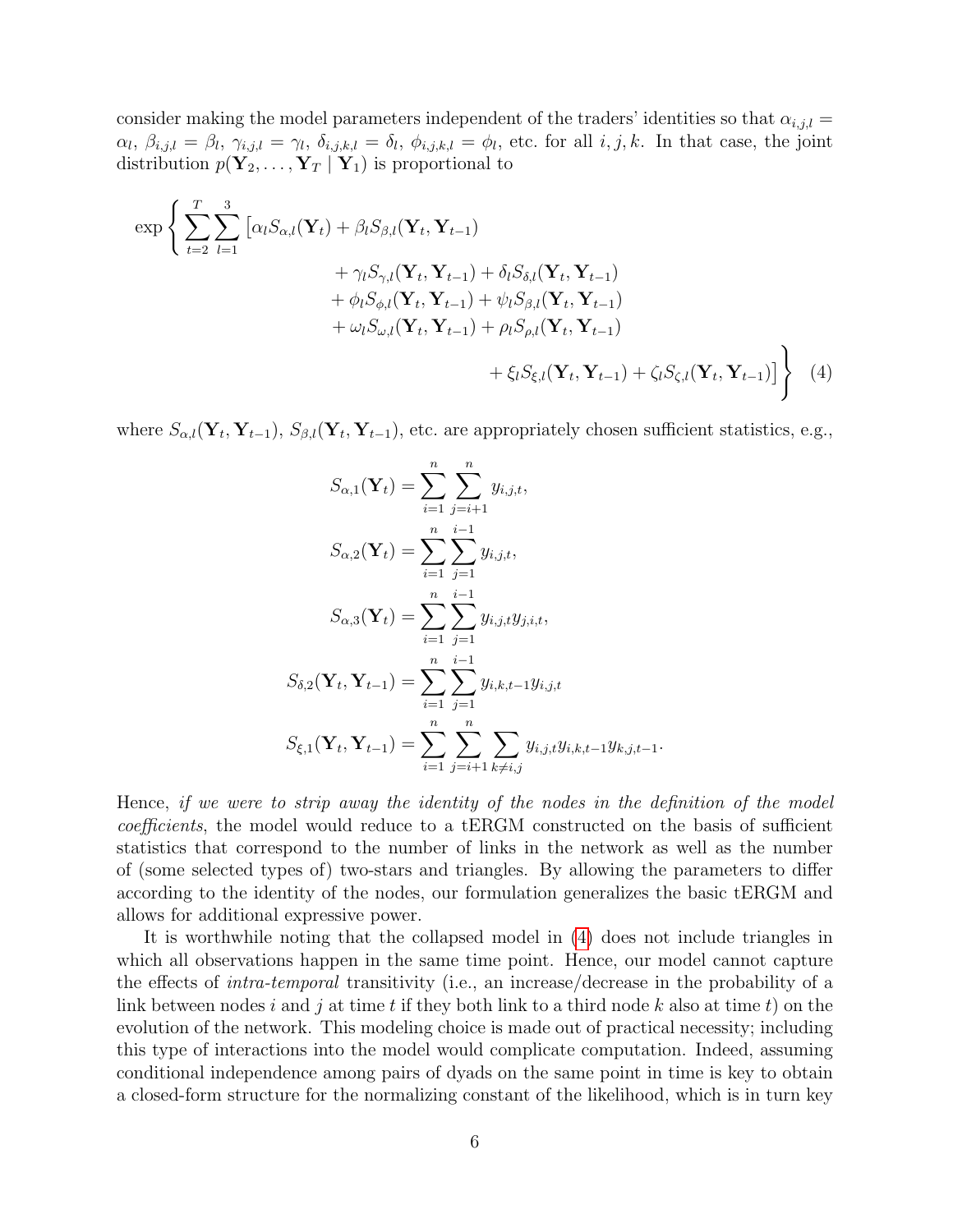to speed-up computation (see Section [4\)](#page-7-0). However, potential concerns surrounding this choice are mitigated by the fact that the second order interactions in [\(3\)](#page-4-0) do allow us to capture inter-temporal transitivity (i.e., an increase/decrease in the probability of a link between nodes i and j at time t if they both linked to a third node k at time  $t - 1$ ), which is more interesting and realistic in this type of scenarios.

#### 3.1 A penalized regression model

The total number of parameters in our model is  $\frac{n(n-1)}{2}$  {9 + 18(n − 2)}, which will typically be quite large. In fact, the number of parameters in the model will often be larger than the number of observations available to estimate them. To address this issue we adopt a regularized likelihood approach based on  $L^1$  penalty functions. More specifically, point estimates for the model parameters are obtained by solving:

<span id="page-6-0"></span>
$$
\arg \max_{\mathbf{\alpha}, \mathbf{\Theta}} \sum_{i < j} \{ V_{i,j}(\mathbf{\alpha}_{i,j}, \mathbf{\Theta}_{i,j}) - \lambda \|\mathbf{\Theta}_{i,j}\|_1 \} \tag{5}
$$

where

$$
V_{i,j}(\boldsymbol{\alpha}_{i,j},\boldsymbol{\Theta}_{i,j}) = \sum_{t=2}^T \left\{ y_{i,j} \left[ \alpha_{i,j,1} + \mathbf{x}_{i,j,t}^T \boldsymbol{\theta}_{i,j,1} \right] + y_{j,i} \left[ \alpha_{i,j,2} + \mathbf{x}_{i,j,t}^T \boldsymbol{\theta}_{i,j,2} \right] + \right. \\ \left. y_{i,j} y_{j,i} \left[ \alpha_{i,j,3} + \mathbf{x}_{i,j,t}^T \boldsymbol{\theta}_{i,j,3} \right] \right\}
$$

is the (unpenalized) log-likelihood,  $\|\cdot\|_1$  denotes the  $L_1$ -norm,  $\lambda > 0$  is the penalty parameter controling the shrinkage level of the coefficients towards zero,  $\alpha_{i,j} = (\alpha_{i,j,1}, \alpha_{i,j,2}, \alpha_{i,j,3})'$ , the vector of parameters  $\boldsymbol{\theta}_{i,j,r}$  is defined as

$$
\boldsymbol{\theta}_{i,j,r} = (\beta_{i,j,r}, \gamma_{i,j,r}, \delta_{i,j,1,r}, \ldots, \delta_{i,j,n,r}, \phi_{i,j,1,r}, \ldots, \phi_{i,j,n,r}, \psi_{i,j,1,r}, \ldots, \psi_{i,j,n,r}, \omega_{i,j,1,r}, \ldots, \omega_{i,j,n,r}, \rho_{i,j,r}, \xi_{i,j,1,r}, \ldots, \xi_{i,j,n,r}, \zeta_{i,j,1,r}, \ldots, \zeta_{i,j,n,r})',
$$

 $\mathbf{\Theta}_{i,j} = (\boldsymbol{\theta}_i'$  $_{i,j,1}^{\prime },\boldsymbol{\theta }_{i}^{\prime }$  $_{i,j,2}^{\prime },\boldsymbol{\theta}_{i}^{\prime }$  $(i_{i,j,3})'$ , and the vector of covariates is

$$
\mathbf{x}_{i,j,t} = (y_{i,j,t-1}, y_{j,i,t-1}, y_{i,1,t-1}, \dots, y_{i,n,t-1}, y_{j,n,t-1}, y_{1,i,t-1}, \dots, y_{n,i,t-1}, y_{1,j,t-1}, \dots, y_{n,i,t-1}, y_{i,j,t-1}y_{j,i,t-1}, y_{i,1,t-1}y_{1,j,t-1}, \dots, y_{i,n,t-1}y_{n,j,t-1}, y_{j,1,t-1}y_{1,i,t-1}, \dots, y_{j,n,t-1}y_{n,i,t-1})'.
$$

Note that the structure  $V_{i,j}$  is equivalent to that of a multinomial likelihood and that the intercept parameters  $\{\alpha_{i,j,r}\}\$  remain unpenalized. Furthermore, the imposition of a lasso penalty is equivalent to assuming independent double exponential prior distributions with variance  $2/\lambda$  on each component of  $\Theta$ , so that the point estimates obtained from [\(5\)](#page-6-0) coincide with the maximum a posteriori (MAP) estimates.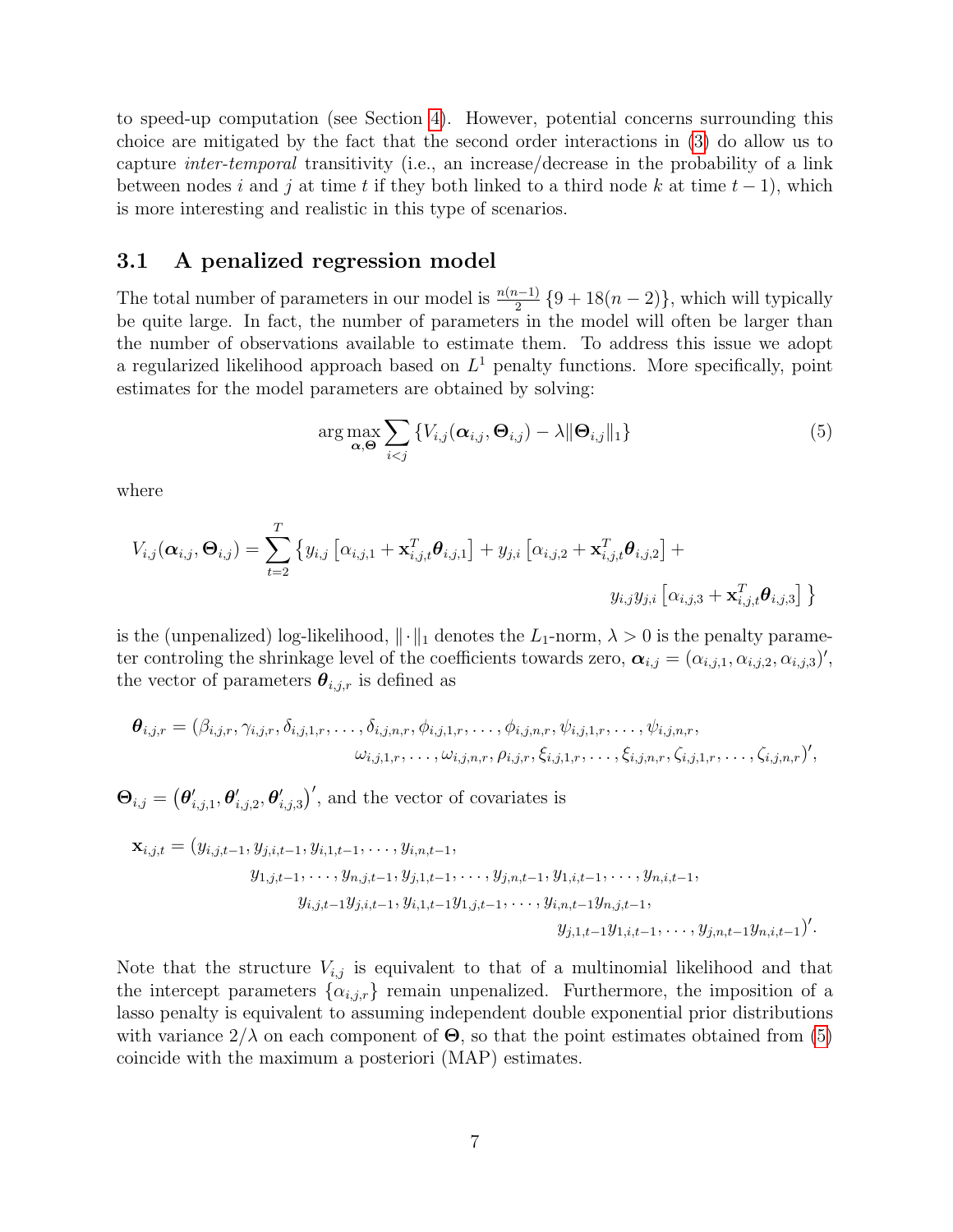### <span id="page-7-0"></span>4 Estimation and prediction

One important consequence of the conditional independence assumption is that [\(5\)](#page-6-0) can be broken down into  $n(n-1)/2$  optimization problems, each one corresponding to fitting a separate  $L^1$  regularized multinomial regression for each pair of nodes in the network. In the sequel we focus on an algorithm to solve each of these independent problems (and drop the subindex  $(i, j)$  to simplify notation). This algorithm is then implemented in a parallel environment.

There is an extensive literature on efficient algorithm for estimation in  $L^1$  regularized multinomial regression (e.g., see [Krishnapuram and Hartemink, 2005,](#page-15-9) [Goldstein and Osher,](#page-15-10) [2009,](#page-15-10) and [Friedman et al., 2010\)](#page-15-8). In this paper we resort to a relatively simple computational algorithm similar to iterative reweighed least squares (see [Friedman et al., 2010\)](#page-15-8). In particular, we solve [\(5\)](#page-6-0) by iteratively setting

$$
\left(\hat{\boldsymbol{\alpha}}^{(m+1)}, \hat{\boldsymbol{\Theta}}^{(m+1)}\right) = \operatorname*{argmax}_{\boldsymbol{\Theta}} Q\left(\boldsymbol{\alpha}, \boldsymbol{\Theta} \mid \hat{\boldsymbol{\alpha}}^{(m)}, \hat{\boldsymbol{\Theta}}^{(m)}\right)
$$

until convergence, where  $Q(\alpha, \Theta | \tilde{\alpha}, \tilde{\Theta})$  is a surrogate function obtained by replacing  $V(\boldsymbol{\alpha},\boldsymbol{\Theta})$  by its second-order Taylor expansion around the current iterate. Furthermore, rather than attempting to solve the problem using blockwise updates, we proceed with componentwise steps. In particular, the estimate of a component  $\theta_{r,k}$  of  $\theta_r$  is updated as

$$
\hat{\theta}_{r,k}^{(m+1)} = \text{soft}\left(\hat{\theta}_{r,k}^{(m)} - \frac{g_{r,k}^{(m)}}{G_{r,k,k}^{(m)}}; \frac{-\lambda}{G_{r,k,k}^{(m)}}\right),\tag{6}
$$

where soft $(w, \lambda) = \text{sign}(w) \max\{0, |w| - \lambda\}$  is the soft-thresholding operator,  $g_{r,k}^{(m)} = \frac{\partial V}{\partial \theta_r}$  $\partial \theta_{r,k}$ and  $G_{r,k,k}^{(m)} = -\frac{\partial^2 V}{\partial \theta_{r,k}^2}$  $\frac{\partial^2 V}{\partial \theta_{r,k}^2}$  are the gradient and the information in the direction of  $\theta_{r,k}$  evaluated in the current iterate values  $\hat{\alpha}^{(m)}$  and  $\hat{\Theta}^{(m)}$ . On the other hand, since the intercepts are not penalized, their estimates are updated using the recursion

$$
\hat{\alpha}_{k}^{(m+1)} = \hat{\alpha}_{k}^{(m)} - \frac{g_{k}^{(m)}}{G_{k,k}^{(m)}}.
$$

One consequence of the use of  $L_1$  penalized likelihoods is that point estimates of the coefficients can be exactly zero. Hence, the algorithm automatically performs variable selection, allowing us to assess the presence of diversification and disintermediation effects in the network. This allows us to explicitly test hypotheses about the kind of effects that influence the evolution of the network. However, when the regression matrix is not full rank (for example, when  $T < 9 + 18(n-2)$ ), interpretation of the individual effects is difficult because of confounding/multicolinearity. To address this issue we focus on identifying regression coefficients for which there is no evidence of significance. These are selected by identifying the effects that lie in the orthogonal complement of the column space of  $\mathbf{X}_{i,j}(\mathcal{A}_{\lambda})$ , the submatrix that contains the columns associated with variables that have been identified as significant using the penalty  $\lambda$ .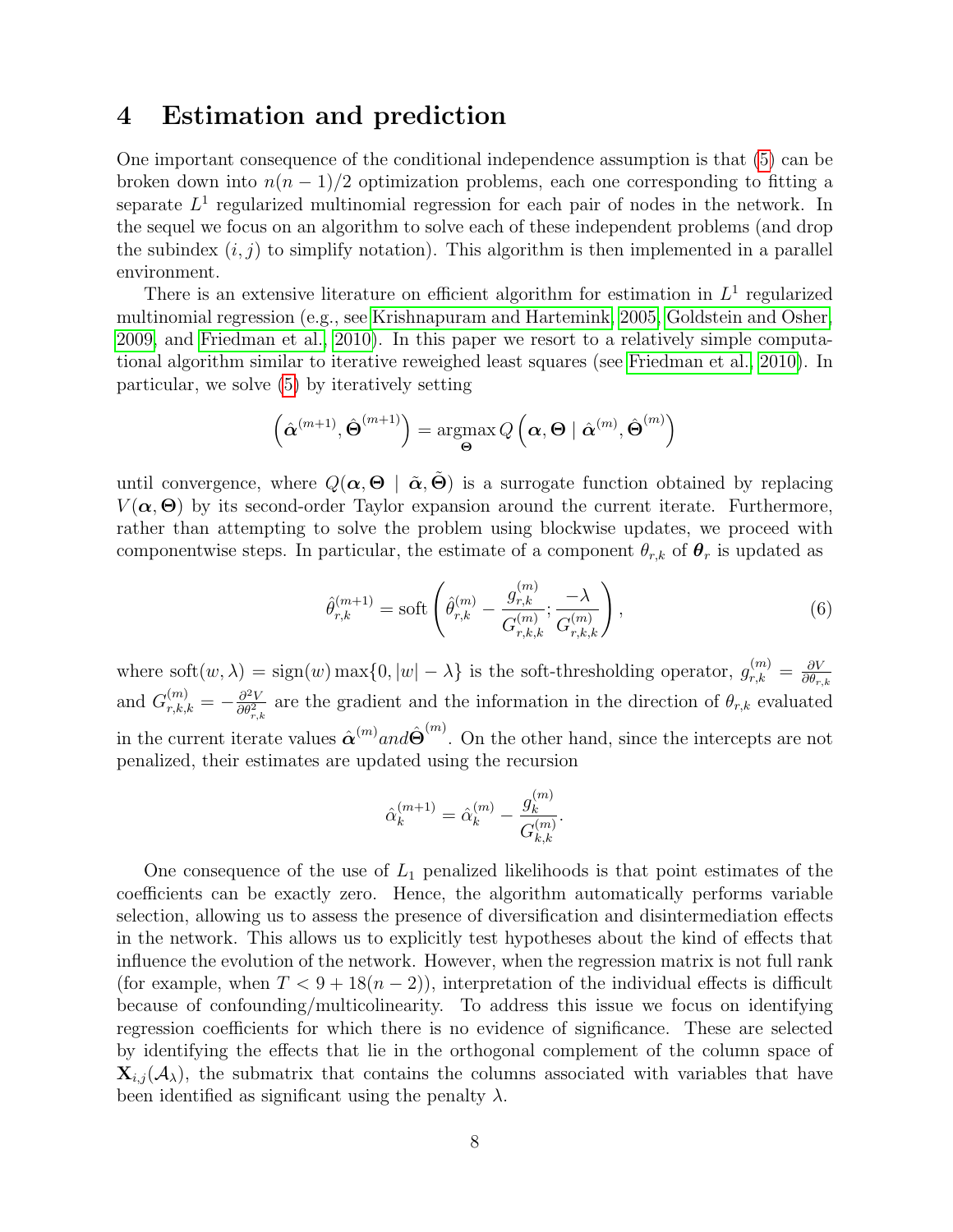#### 4.1 Selection of the penalty parameter

The value of the penalty  $\lambda$  has a direct impact on the quality of the estimates and predictions generated by the model. Our default approach is to select  $\lambda$  from among a pre-specified grid of values by maximizing the Bayesian Information Criteria (BIC)

$$
BIC_{\lambda} = \sum_{i < j} \left[ 2V_{i,j}(\hat{\boldsymbol{\alpha}}_{i,j}, \hat{\boldsymbol{\Theta}}_{i,j}) - \mathcal{K}_{i,j}(\lambda) \log(T-1) \right],
$$

where  $\mathcal{K}_{i,j}(\lambda) = \text{rank} \{ \mathbf{X}_{i,j}(\mathcal{A}_{\lambda}) \}$  is an estimate of the number of degrees of freedom when the penalty parameter  $\lambda$  is used to compute  $(\hat{\bm{\alpha}}_{i,j}, \hat{\bm{\Theta}}_{i,j})$ , and  $\mathbf{X}_{i,j}(\mathcal{A}_\lambda)$  is a  $(T-1) \times d$  matrix whose t-th row contains a subset of elements of  $\mathbf{x}_{i,j,t}$  and whose columns correspond to the covariates for which  $\hat{\theta}_{i,j,r}$  is different from zero for at least one value  $r = 1, 2, 3$  [\[Park and](#page-16-7) [Hastie, 2007,](#page-16-7) [Zou et al., 2007,](#page-16-8) Tibshirani and Taylor, 2012. Note that for all values of  $\lambda$ , the degrees of freedom satisfy the condition  $0 \leq \mathcal{K}_{\lambda} \leq \min\{d, T-1\}.$ 

#### 4.2 Link Prediction

Although the main goal of our analysis is not short-term link prediction, our autologistic model can be used for this purpose. In particular, given a point estimate  $(\hat{\alpha}_{i,j}, \hat{\Theta}_{i,j})$  based on an observed sample  $Y_1, \ldots, Y_T$ , we can estimate (for  $i > j$ ) the probability of a directed link from node i to node j at time  $T+1$  as

$$
\hat{p}(y_{i,j,T+1} = 1 | \mathbf{Y}_T) = p [(y_{i,j,T+1}, y_{j,i,T+1}) = (1,0) | \hat{\mathbf{\alpha}}_{i,j}, \hat{\mathbf{\Theta}}_{i,j})] + p [(y_{i,j,T+1}, y_{j,i,T+1}) = (1,1) | \hat{\mathbf{\alpha}}_{i,j}, \hat{\mathbf{\Theta}}_{i,j})],
$$

with a similar expression being valid for  $\hat{p}(y_{j,i,T+1} = 1 | Y_T)$ .

### 4.3 Theoretical properties

Because our estimation procedure reduces to fitting independent  $L<sup>1</sup>$  regularized multinomial logistic regressions for each pair of nodes, the procedure shares all the positive (and negative) properties of this type of approaches (for a review, see [Vidaurre et al., 2013\)](#page-16-10). For example, for  $n$  fixed and  $T$  growing to infinity, the estimators are both consistent and sparse consistent, and have the oracle property (see [Fan and Li, 2001](#page-15-11) for the full rank case and [Zhao and Yu](#page-16-11) [\[2006\]](#page-16-11) and [Lee et al., 2015](#page-15-12) for the non-full rank case). Under some additional restrictions (such as the Restricted Eigenvalue (RE) condition described in [Bickel et al.,](#page-14-4) [2009\)](#page-14-4), these results apply for n growing with T (e.g., see [Wainwright, 2009](#page-16-12) and [Kakade](#page-15-13) [et al., 2010\)](#page-15-13).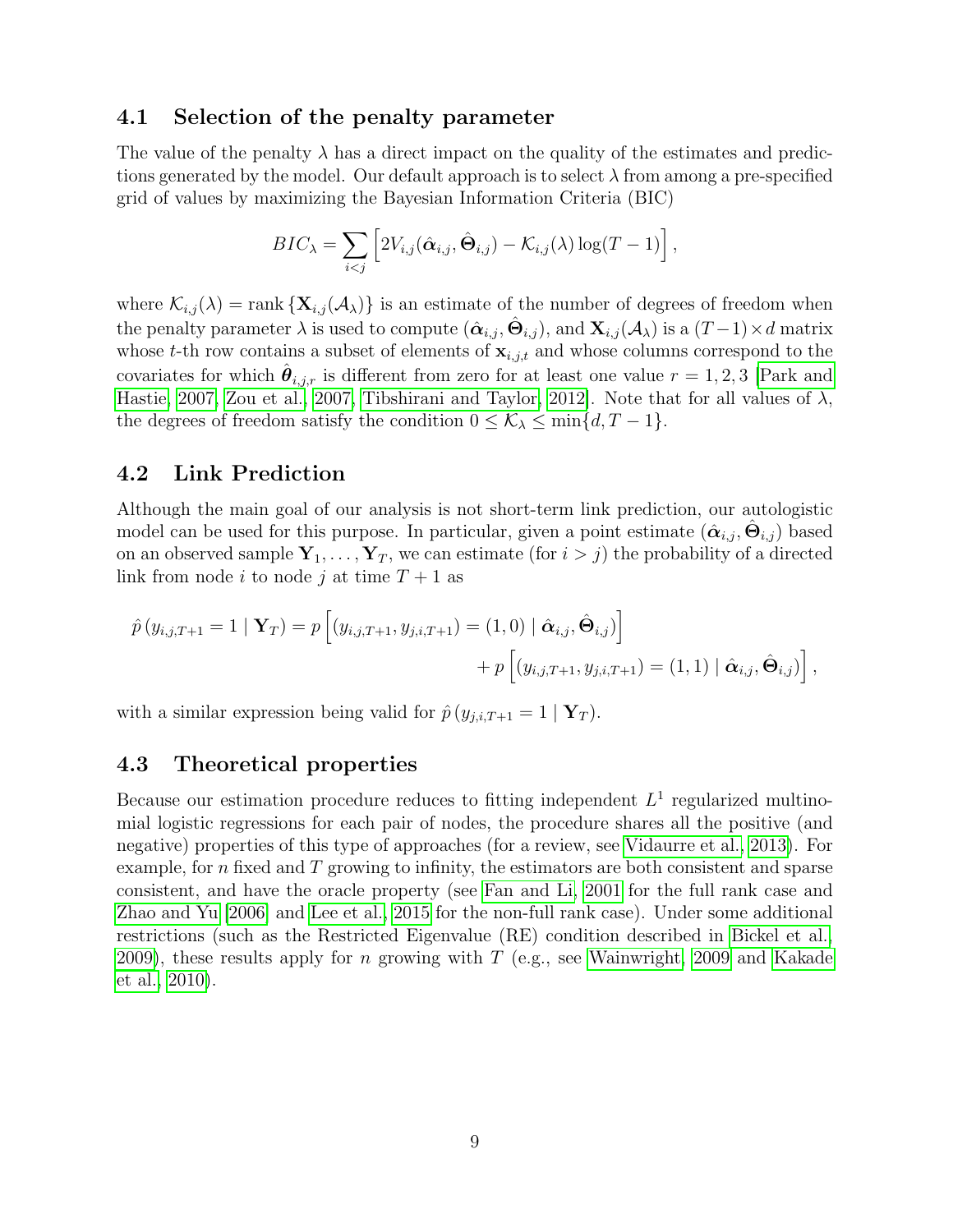

<span id="page-9-1"></span>Figure 1: BIC values over a grid of values of  $\lambda$  for autologistic model in simulated dataset.

### <span id="page-9-0"></span>5 Application

#### <span id="page-9-2"></span>5.1 Simulation study

We begin by demonstrating the predictive performance of the model in a simulated dataset consisting of  $T = 201$  networks observed over  $n = 71$  nodes (the same values as in the NYMEX data). The data was generated according to our model in such a way that for each of the 2,485 pairs of nodes only six non-zero coefficients are present for each class,  $l = 1, 2, 3$ . Three of the non-zero coefficients for each class correspond to  $\alpha_{i,j,l}, \beta_{i,j,l}$ , and  $\gamma_{i,j,l}$ . We randomly draw these parameters from common Gaussian distributions across pairs (e.g.  $\alpha_{i,j,l} \sim N(\bar{\alpha}_l, \tau_l^2)$ ). The other relevant coefficients correspond to  $\xi_{i,j,k,l}$  for three different values of k. Four groups of pairs of traders of similar sizes were simulated with different selections of the three values of k, and the respective parameter values of  $\xi_{i,j,k,l}$ where fixed equal within each of the groups and with opposites signs to the global mean of  $\beta_{i,j,l}$  and  $\gamma_{i,j,l}$ . Under this simulation scheme, the persistence of the relationship between the nodes  $i$  and  $j$  and a few transitive relationships drive the network structure and dynamics over time. The resulting network is relatively dense with a average number of links of 2971 (out of 4970 possible ties), and it shows low reciprocity and high transitivity.

As a benchmark, we also fit to the data a tERGM [\[Leifeld et al., 2014\]](#page-16-13) that includes all the typical ERGM terms, the square root of in and out-degrees as node covariates, and the lagged network and the delayed reciprocity to model cross-temporal dependencies. This model was fit using the btergm function of the R package xergm. Our evaluation is based on an out-of-sample crossvalidation exercise where we held out the last ten weeks in the data set and made one-step-ahead predictions for the structure of the held-out networks. More specifically, for each  $t = 191, 192, \ldots, 200$  we use the information contained in  $Y_1, \ldots, Y_t$ to estimate the model parameters and obtain predictions for  $\hat{Y}_{t+1}$ . The quality of the prediction is evaluated by constructing receiver operating characteristic (ROC) curves and computing the area under this curve. Predictions for the tERGM model are based on 1,000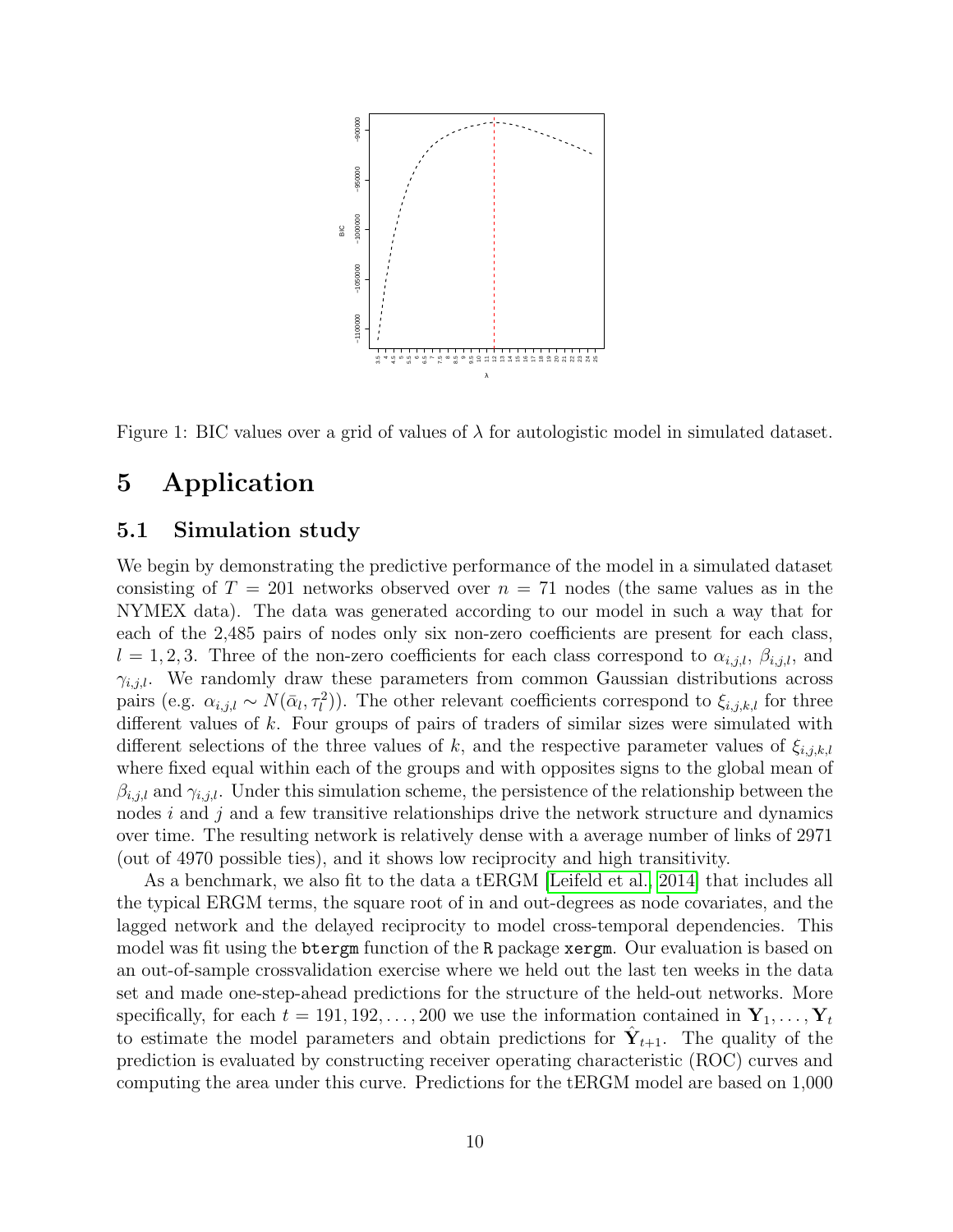

<span id="page-10-0"></span>Figure 2: Plots of the ten operating characteristic curves associated with one-step-ahead out of sample predictions from the autologistic model, and the area under the curves (AUC) for the autologistic model and the temporal ERGM for the simulated dataset.

MCMC simulations generated using the default parameter values for the xergm package (see btergm documentation for more details).

We search for the optimal value of  $\lambda$  over a grid of 29 values between 3.5 and 25, with the optimal value being  $\lambda = 12$  (see Figure [1\)](#page-9-1). Figure [2](#page-10-0) shows the ten operating characteristic curves associated with one-step-ahead out of sample predictions from our autologistic model, along with estimates of the area under the receiver operating characteristic curves (AUC) for the proposed model and the tERGM. From these results it can be seen that the predictive accuracy of the temporal ERGM is poor as it only reaches AUC values below 75% in most cases. In this scenario, the autologistic model shows superior prediction ability outperforming the tERGM by 11% to 14% in the AUC values for all cases.

#### 5.2 Analysis of the NYMEX data

In this section we analyze a sequence of  $T = 201$  weekly financial trading networks constructed from proprietary trades in the natural gas futures market on the New York Mercantile Exchange (NYMEX) between January 2005 and December 2008 (see Section [2\)](#page-3-1). Previous exploration of this data showed that these trading networks are moderately sparse (with an average of 826 links out 4,970 possible ones), and consistently show very high reciprocity, moderate transitivity, mixing patterns and community structure [\[Betancourt et al.,](#page-14-1) [2015\]](#page-14-1). These features suggests that link formation between a pair of nodes is very likely to depend on how other actors relate in the network.

Selection of the optimal penalization parameter in this case was performed by searching over a grid of 24 values between 2.5 and 18 for a resulting optimal value of  $\lambda = 10$  (see Figure [3\)](#page-11-0). As before, we carry out an out-of-sample cross-validation exercise in which our model and the tERGM are fitted to the first 191 weeks, and the estimated model parameters are then used to predict each of the last 10 weeks of data. Figure [4](#page-12-0) shows the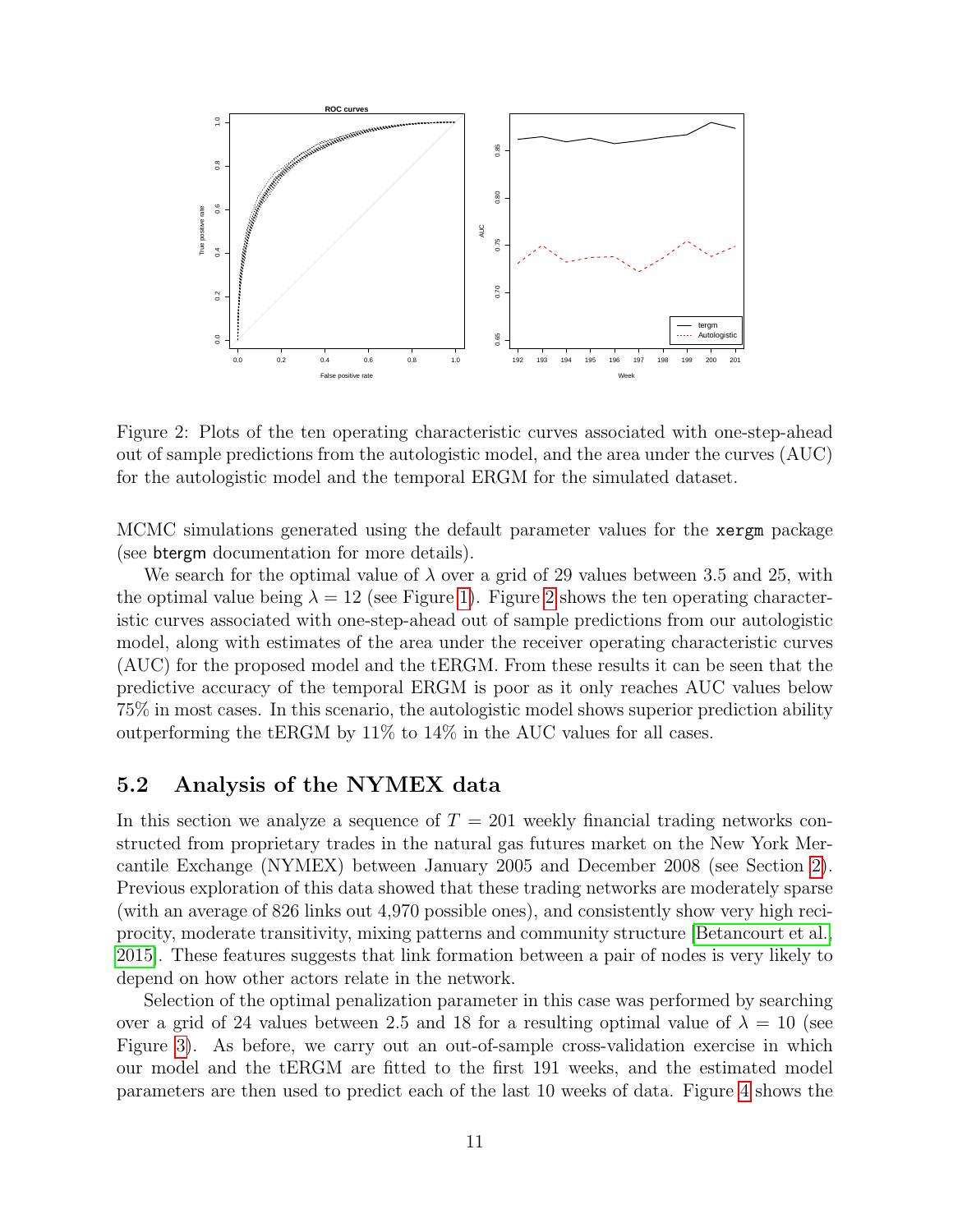

<span id="page-11-0"></span>Figure 3: BIC values over a grid of values of  $\lambda$  for autologistic model in NYMEX financial trading network.

ten operating characteristic curves associated with the out-of-sample predictions from the autologistic model, and the estimates of the area under the receiver operating characteristic curves (AUC) for both models. In this particular case, the temporal ERGM outperforms our proposed model by between 3% and 6% in the AUC. However, the prediction accuracy of the autologistic model is resonably good with an average AUC value of 85% over the 10 weeks. The temporal ERGM slightly outperforming our model for the NYMEX data is probably a result of the presence of moderate intra-temporal transitivity that we are unable to capture in our model. In contrast, the simulated network in Section [5.1](#page-9-2) is dominated by inter-temporal transitivity that the temporal ERGM is unable to capture.

Now, we turn our attention to the interpretation of the regression coefficients. Recall that the trading network has  $n = 71$  traders, so that the autologistic model includes 1251 covariates (excluding the unpenalized intercept). Of these 1251 coefficients, 6 capture persistence effects, 3 capture inter-temporal reciprocity, 828 capture substitution effects, and 414 capture disintermediation effects. However, since the number of covariates is much larger than the number of observations, these effects are confounded with each other, complicating the interpretation of the model. To address this issue we focus on identifying effects for which there is no evidence of significance (see Section [4\)](#page-7-0).

First, we note that the individual regression models for each pair tend to be quite sparse. Indeed, only 812 out of 2485 regressions have at least one non-zero regression coefficient aside from the intercept and the number of non-zero coefficients (i.e., the rank of  $X_{i,j}(\mathcal{A}_{\lambda})$  tend to be very low across these pairs (see first panel Figure [5\)](#page-13-1). However, the number of significant effects varies dramatically across the different pairs. For example, the interaction between traders 2 and 17 (we identify traders by a number rather than their name because of confidentiality restrictions) seems to be driven by five significant effects: two of them are associated with persistence, one with reciprocity, and the other two with substitution/diversification. This is in contrast with the interaction between traders 64 and 71, which appear to be driven by over 100 potentially significant effects. To understand the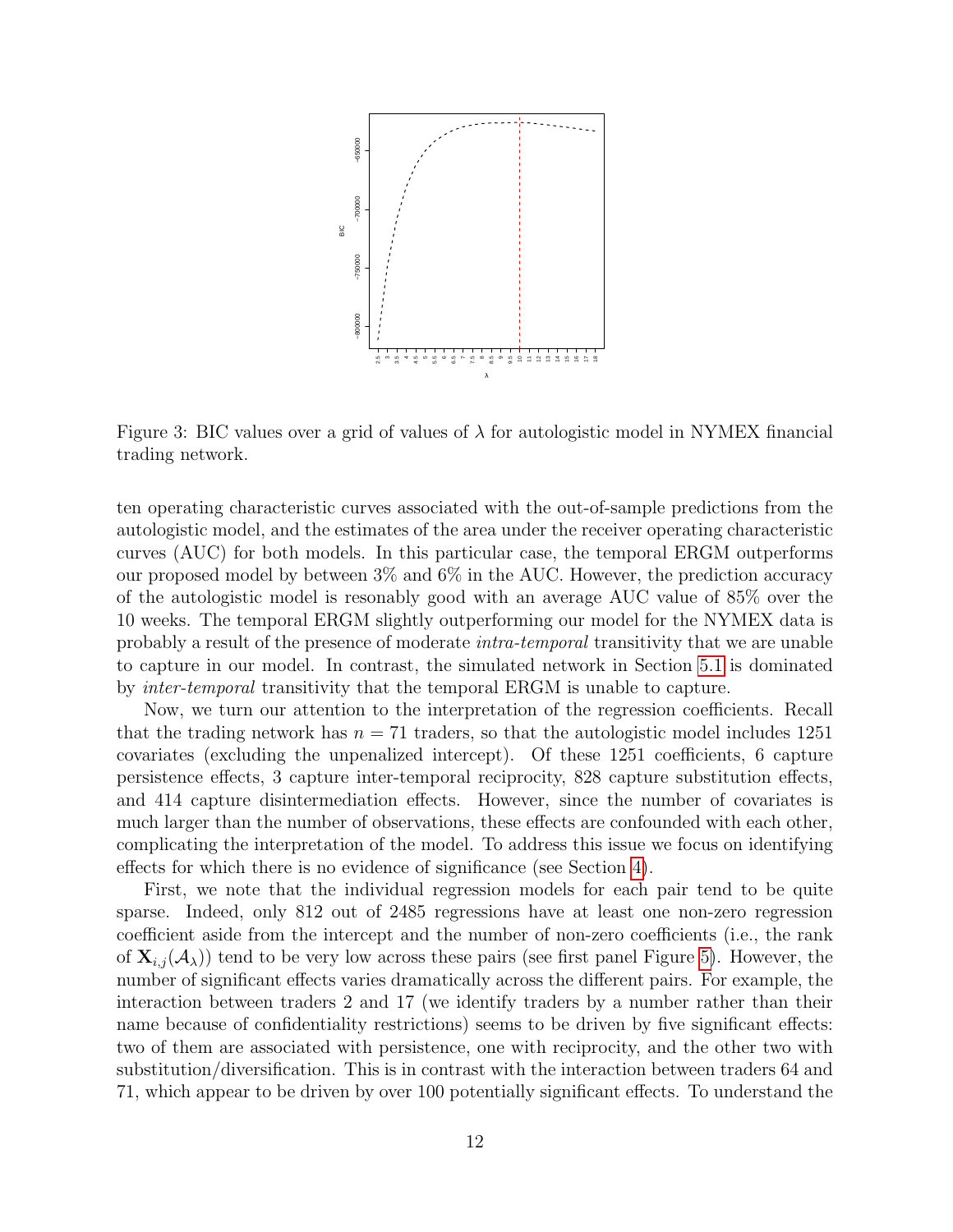

<span id="page-12-0"></span>Figure 4: Plots of the ten operating characteristic curves associated with one-step-ahead out of sample predictions from the autologistic model, and the area under the curves (AUC) for the autologistic model and the temporal ERGM for the NYMEX financial trading network.

Table 1: Number of effects, and non-presence percentage over 812 pairs of traders.

<span id="page-12-1"></span>

|                              |       | $\#$ of effects $\%$ non-present |
|------------------------------|-------|----------------------------------|
| Persistence                  |       | 72.8                             |
| Reciprocity                  | 3     | 88.8                             |
| Substitution/Diversification | 828   | (0.0)                            |
| <b>Disintermediation</b>     | 1 I 4 |                                  |

overall impact of different trading mechanisms we focus on the 812 pairs that show at least one significant effect and note that a large percentage have no persistence (72.8%) or intertemporal reciprocity (88.8%) coefficients that are significant (see Table [1\)](#page-12-1). In contrast, each one of these 812 pairs presents at least one substitution/diversification coefficient that might be significant, and the vast majority (99.6%) present at least one potentially significant inter-temporal transitivity effect. This clearly suggests that second-order effects (substitution/diversification and transitivity) are much more important in this financial trading network than first order effects (persistence and reciprocity).

To better understand the relative importance of the second order effects, we also compute the number of non-significant effects of each type for each pair of traders (see Figure [5\)](#page-13-1). Note that, although all 812 pairs present at least one substitution/diversification effect, the number of these effects that might be significant on each pair is relatively small. In contrast, the number of potentially significant coefficients associated with inter-temporal transitivity effects tends to be larger, with a few pairs presenting more than 30% of potentially significant effects. These results suggests that the evolution of this trading network is driven in majority by inter-temporal transitivity effects.

We can contrast these results with those obtained from the tERGM model (see table [2\)](#page-14-5).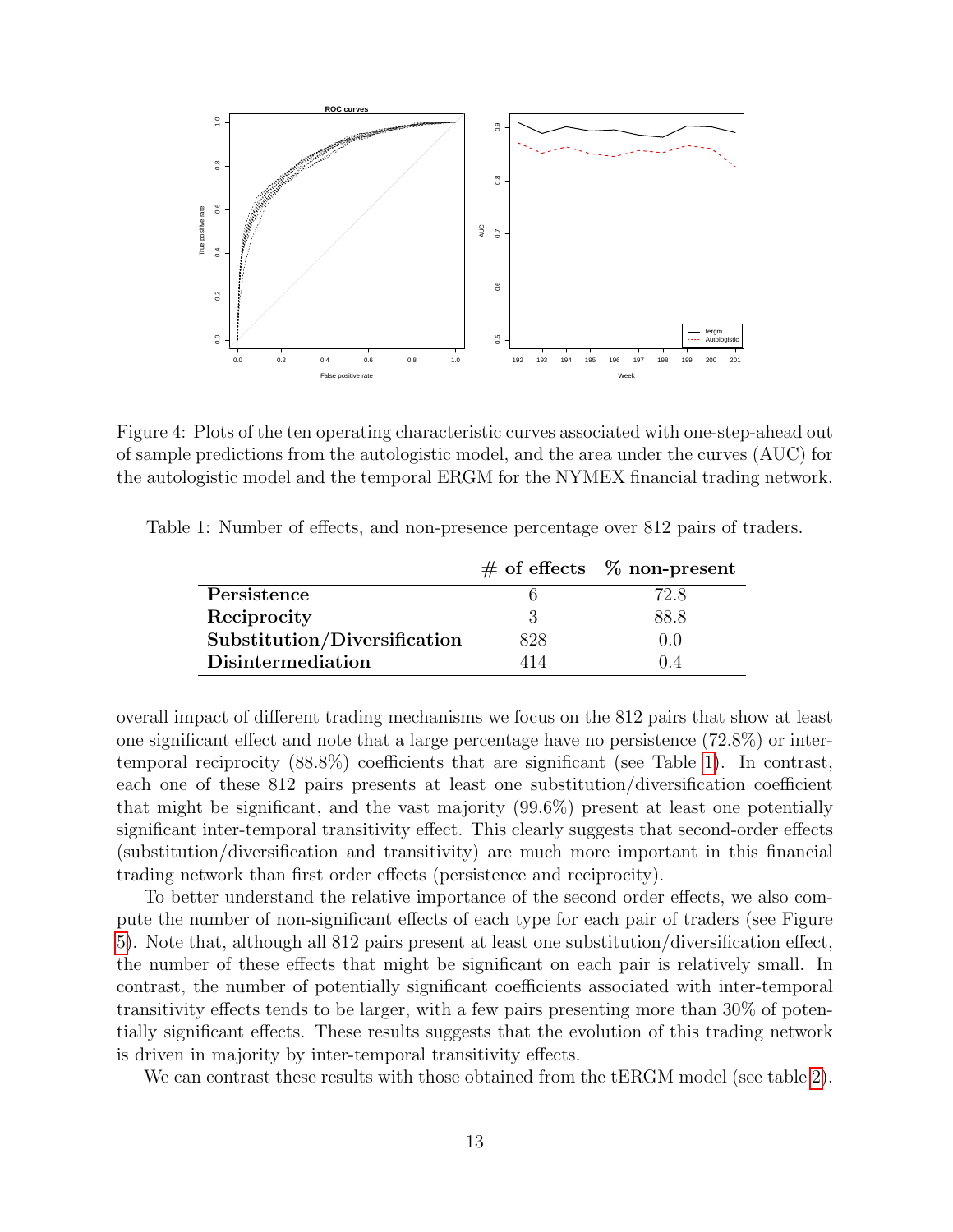

<span id="page-13-1"></span>Figure 5: Histogram of the number non-zero coefficients and boxplots of the percentage of non-significant effects of substitution/diversification and transitivity for 812 pairs of traders.

Interestingly, all coefficients appear to be significant in this case. Hence, unlike our model, the tERGM suggests that trading is "sticky" (both momentum effects are significant). This is likely driven by the fact that in the default specification of the tERGM the momentum terms are the only ones that capture the temporal evolution of the network.

### <span id="page-13-0"></span>6 Discussion

We introduced a novel statistical model for the analysis of financial trading networks and applied it to study the NYMEX natural gas futures market between January 2005 and December 2008. Our analysis shows that diversification and substitution effects rather than persistence tend to dominate this market's microstructure.

Our approach focuses on  $L_1$  penalties mainly because of computational expediency. However, alternatives such as the adaptive Lasso [Zou](#page-16-14) [\[2006\]](#page-16-14) or smoothly clipped absolute deviation (SCAD) [\[Fan and Li, 2001\]](#page-15-11) penalties can potentially improve variable selection. We would also like to explore in the future fully Bayesian implementation using spikeand-slab priors (e.g., see [Ishwaran and Rao, 2005\)](#page-15-14) instead of convex non-differentiable penalties. However, computation for this type of models (particularly for networks with a large number of nodes) is challenging. Furthermore, we note that the model can be easily extended to undirected network by considering a reduced set of predictors, and to weighted networks by replacing the multinomial likelihood with an appropriate member of the exponential family. Similarly, we could extend to model to consider higher order autoregressive processes, but the number of parameters grows dramatically in that case. One way to deal with this issue is to focus on a smaller number of hyperparameters or drop interactions from the model.

In addition to the componentwise maximization algorithm described in Section [4,](#page-7-0) we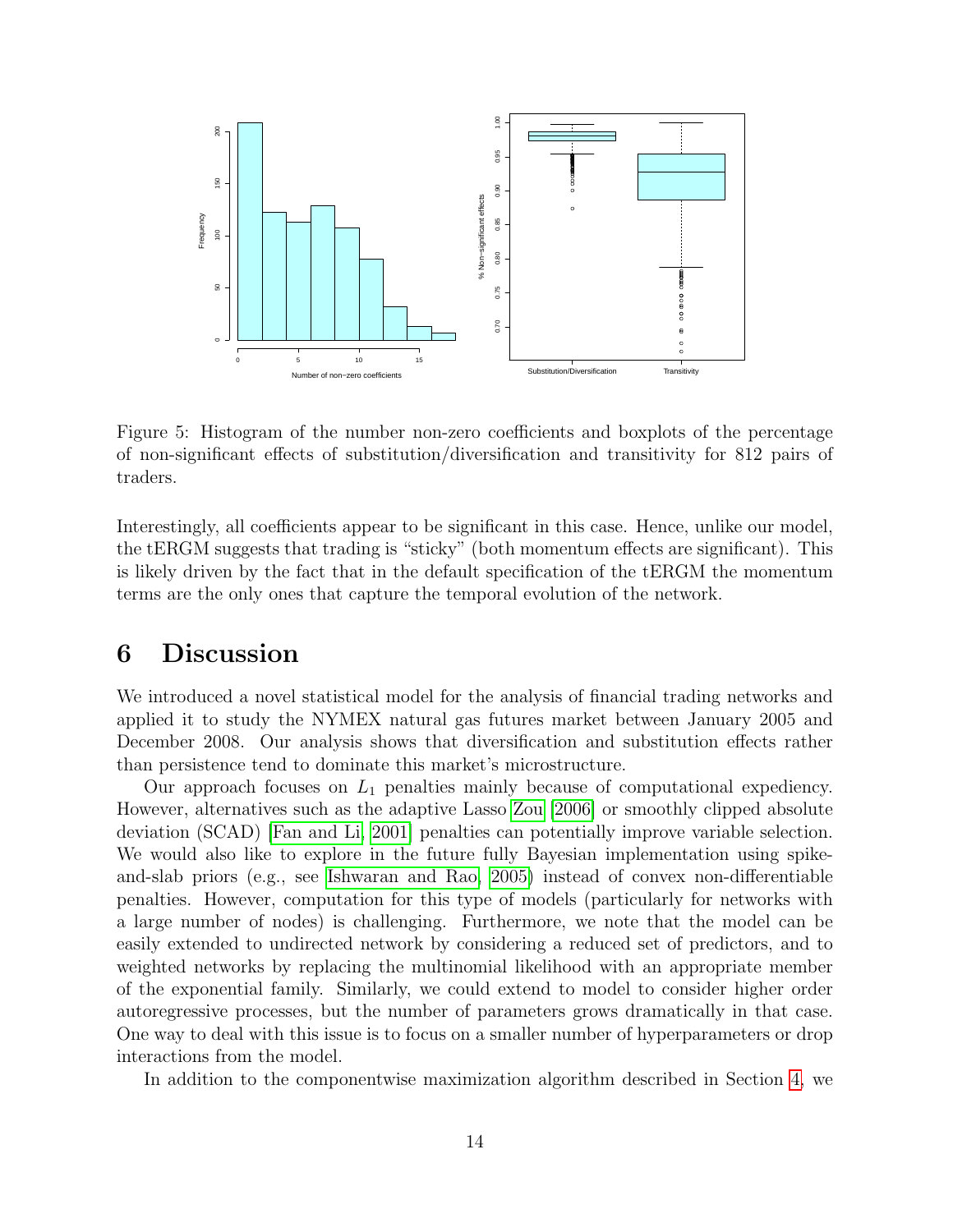| Parameter                       | Estimate |                    |
|---------------------------------|----------|--------------------|
| Number of edges                 | $-7.542$ | $(-7.671, -7.421)$ |
| Number of paths                 | 0.174    | (0.122, 0.230)     |
| Reciprocity                     | 1.134    | (1.103, 1.165)     |
| <b>Transitive Triplets</b>      | $-0.043$ | $(-0.046, -0.039)$ |
| Cyclic triplets                 | 0.074    | (0.067, 0.081)     |
| Sqrt of in-degree for receiver  | 1.096    | (1.075, 1.117)     |
| Sqrt of out-degree for receiver | $-0.368$ | $(-0.385, -0.350)$ |
| Sqrt of out-degree for emitter  | 0.751    | (0.727, 0.777)     |
| Momentum                        | 0.771    | (0.745, 0.797)     |
| Momentum of reciprocal          | 0.720    | (0.696, 0.744)     |

<span id="page-14-5"></span>Table 2: Point estimates and 95% confidence intervals for the coefficients of tERGM model in the NYMEX FTN data.

also investigated the use of a split-Bregman algorithm [\[Goldstein and Osher, 2009\]](#page-15-10) and a stochastic gradient algorithm [\[Shalev-Shwartz and Tewari, 2011\]](#page-16-15), but found both algorithms to have suboptimal performance in this problem. However, for problems with very large T (e.g., high frequency FTNs in highly liquid markets), a stochastic gradient descent approach might be appropriate, and its implementation is relatively straightforward.

### Acknowledgements

This research was partially supported by NSF/DMS award number 1441433.

## References

- <span id="page-14-0"></span>L. Adamic, C. Brunetti, J. H. Harris, and A. A. Kirilenko. Trading networks. Technical report, MIT Sloan School of Management, 2010.
- <span id="page-14-3"></span>E.M Airoldi, D. M. Blei, S. E. Fienberg, and E. P. Xing. Mixed membership stochastic blockmodels. Journal of Machine Learning Research, 9:1981–2014, 2008.
- <span id="page-14-2"></span>D. Banks and K. M. Carley. Models for network evolution. Journal of Mathematical Sociology, 21:173–196, 1996.
- <span id="page-14-1"></span>B. Betancourt, A. Rodríguez, and N. Boyd. Modelling and prediction of financial trading networks: An application to the nymex natural gas futures market. Technical report, University of California - Santa Cruz, 2015.
- <span id="page-14-4"></span>P. J. Bickel, Y. A. Ritov, and A. B. Tsybakov. Simultaneous analysis of lasso and dantzig selector. Annals of Statistics, 37(4):1705–1732, 2009.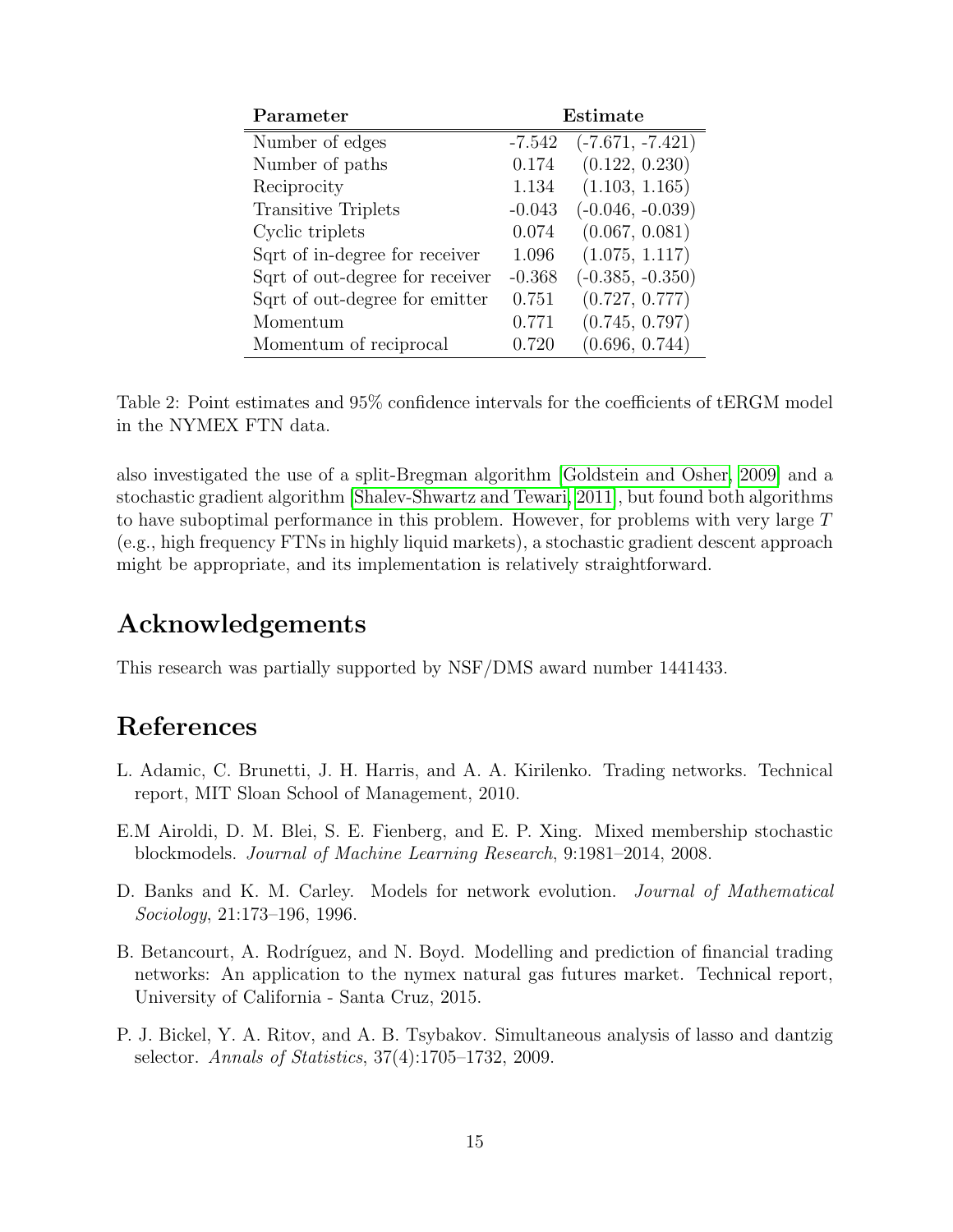- <span id="page-15-7"></span>C. Bliss, M. Frank, C. Danforth, and P. Sheridan Dodds. An evolutionary algorithm approach to link prediciton in dynamic social networks. J. Comput. Sci., 2014.
- <span id="page-15-4"></span>S.J. Cranmer and B.A. Desmarais. Inferential network analysis with exponential random graph models. Political Analysis, 19(1):66–86, 2011.
- <span id="page-15-11"></span>Jianqing Fan and Runze Li. Variable selection via nonconcave penalized likelihood and its oracle properties. Journal of the American statistical Association, 96(456):1348–1360, 2001.
- <span id="page-15-8"></span>J. Friedman, T. Hastie, and R. Tibshirani. Regularization paths for generalized linear models via coordinate descent. *Journal of Statistical Software*, 33(1), 2010.
- <span id="page-15-1"></span>A. Goldenberg, A. X. Zheng, S. E. Fienberg, and E. M. Airoldi. A survey of statitical network models. Found. Trends Mach. Learn., 2:129–233, 2009.
- <span id="page-15-10"></span>T. Goldstein and S. Osher. The split bregman method for l1-regularized problems the split bregman method for l1-regularized problems the split bregman method for l1 regularized problems. SIAM Journal on Imaging Sciences, 2(2):323–343, 2009.
- <span id="page-15-3"></span>S. Hanneke, W. Fu, and E. P. Xing. Discrete temporal models of social networks. Electronical Journal of Statistics, 4:585–605, 2010.
- <span id="page-15-5"></span>P. Hoff, A. Raftery, and M. Handcock. Latent space approaches to social network analisys. Journal of the American Statistical Association, 97:1090–1098, 2002.
- <span id="page-15-0"></span>P.W. Holland and K.B. Leinhardt. An exponential family of probability distributions for directed graphs. Journal of the American Statistical Association, 76:33–65, 1981.
- <span id="page-15-6"></span>Z. Huang and D. Lin. The time-series link prediction problem with applications in communication surveillance. INFORMS Journal on Computing, 21(2):286–303, 2009.
- <span id="page-15-14"></span>Hemant Ishwaran and J Sunil Rao. Spike and slab variable selection: frequentist and bayesian strategies. Annals of Statistics, pages 730–773, 2005.
- <span id="page-15-13"></span>Sham Kakade, Ohad Shamir, Karthik Sindharan, and Ambuj Tewari. Learning exponential families in high-dimensions: Strong convexity and sparsity. In Yee W. Teh and D. M. Titterington, editors, Proceedings of the Thirteenth International Conference on Artificial Intelligence and Statistics (AISTATS-10), volume 9, pages 381–388, 2010. URL [http:](http://www.jmlr.org/proceedings/papers/v9/kakade10a/kakade10a.pdf) [//www.jmlr.org/proceedings/papers/v9/kakade10a/kakade10a.pdf](http://www.jmlr.org/proceedings/papers/v9/kakade10a/kakade10a.pdf).
- <span id="page-15-2"></span>E. D. Kolacyzk. Statistical Analysis of Network Models. Springer, 2009.
- <span id="page-15-9"></span>B. Krishnapuram and A.J. Hartemink. Sparse multinomial logistic regression: Fast algorithms and generalization bounds. IEEE Transactions on Pattern Analysis and Machine Intelligence, 27(6):957–968, 2005.
- <span id="page-15-12"></span>J. D. Lee, Y. Sun, and J. E. Taylor. On model selection consistency of regularized mestimators. Electronical Journal of Statistics, 9(608-642), October 2015.